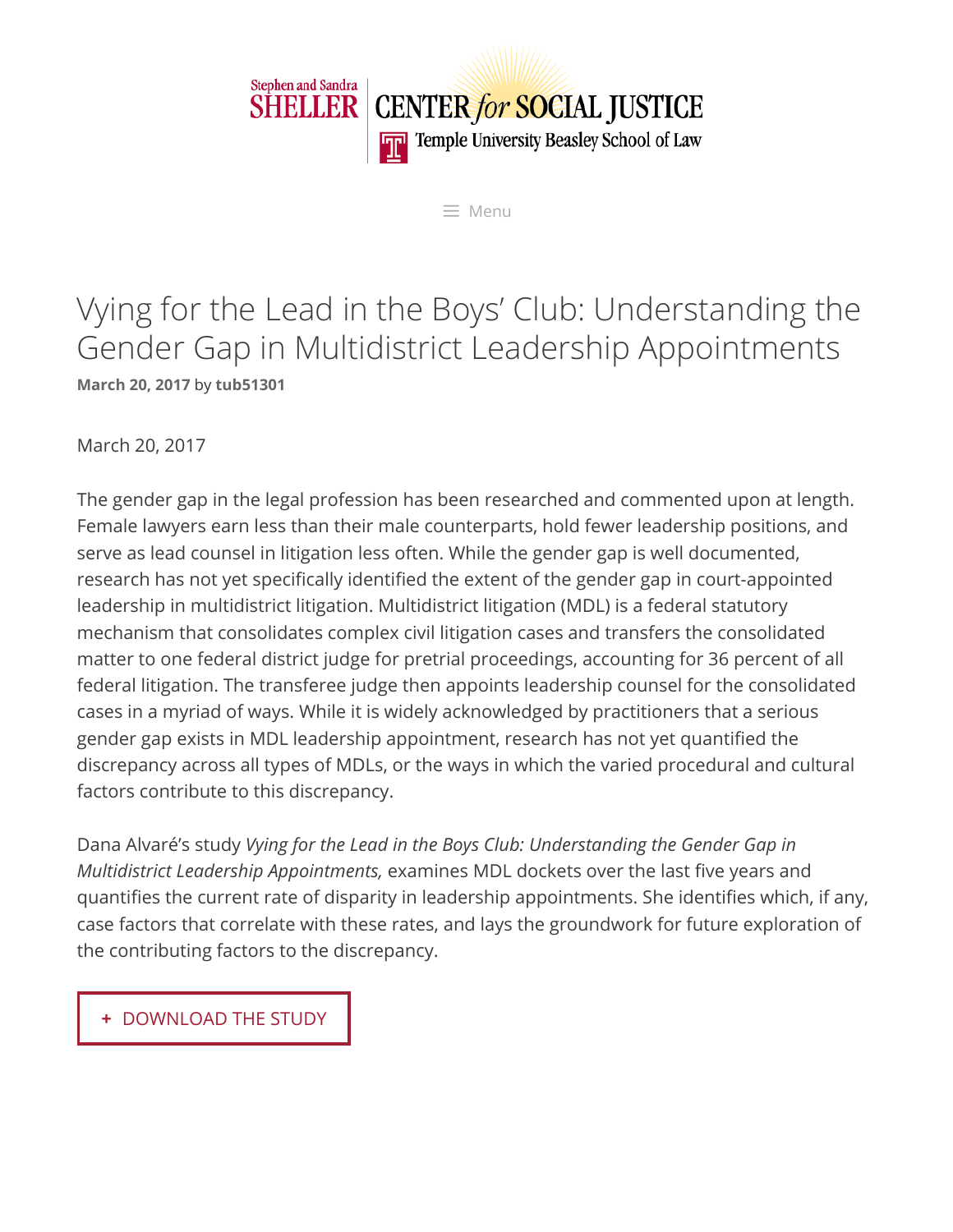

*Dana Alvaré is a Research Fellow for the Women in Legal Leadership Project, which is a Dean's Special Project of the Sheller Center for Social Justice at Temple University's Beasley School of Law. Dana is a lawyer and doctoral candidate in sociology of gender and law at the University of Delaware where her research focuses on law and society, specifically gender in the legal profession. She teaches sociology courses at both Temple University and the University of Delaware. Prior to her work in academia, Dana practiced land use and municipal law in Montgomery County, Pennsylvania. Email her at Dana.Alvare@temple.edu.* 



*Professor Jaya Ramji-Nogales specializes in immigration law, international law, procedure and process. She currently teaches civil procedure, evidence, gender and migration, and refugee law and policy. Professor Ramji-Nogales' research areas include empirical assessment of asylum adjudication, international and comparative migration law, and transitional justice. She is the faculty advisor to the Women in Legal Leadership Project.*

**Uncategorized**  $\blacklozenge$  MDL [Study](https://www2.law.temple.edu/csj/tag/mdl-study/), Women in Legal [Leadership Project](https://www2.law.temple.edu/csj/tag/women-in-legal-leadership-project/)

Coverage

The National Law Journal **['Boys' Network Slowly Making Room for Gender Diversity in MDL Leadership](https://www.law.com/nationallawjournal/2018/05/29/boys-network-slowly-making-room-for-gender-diversity-in-mdl-leadership/?slreturn=20180431075051)** May 29, 2018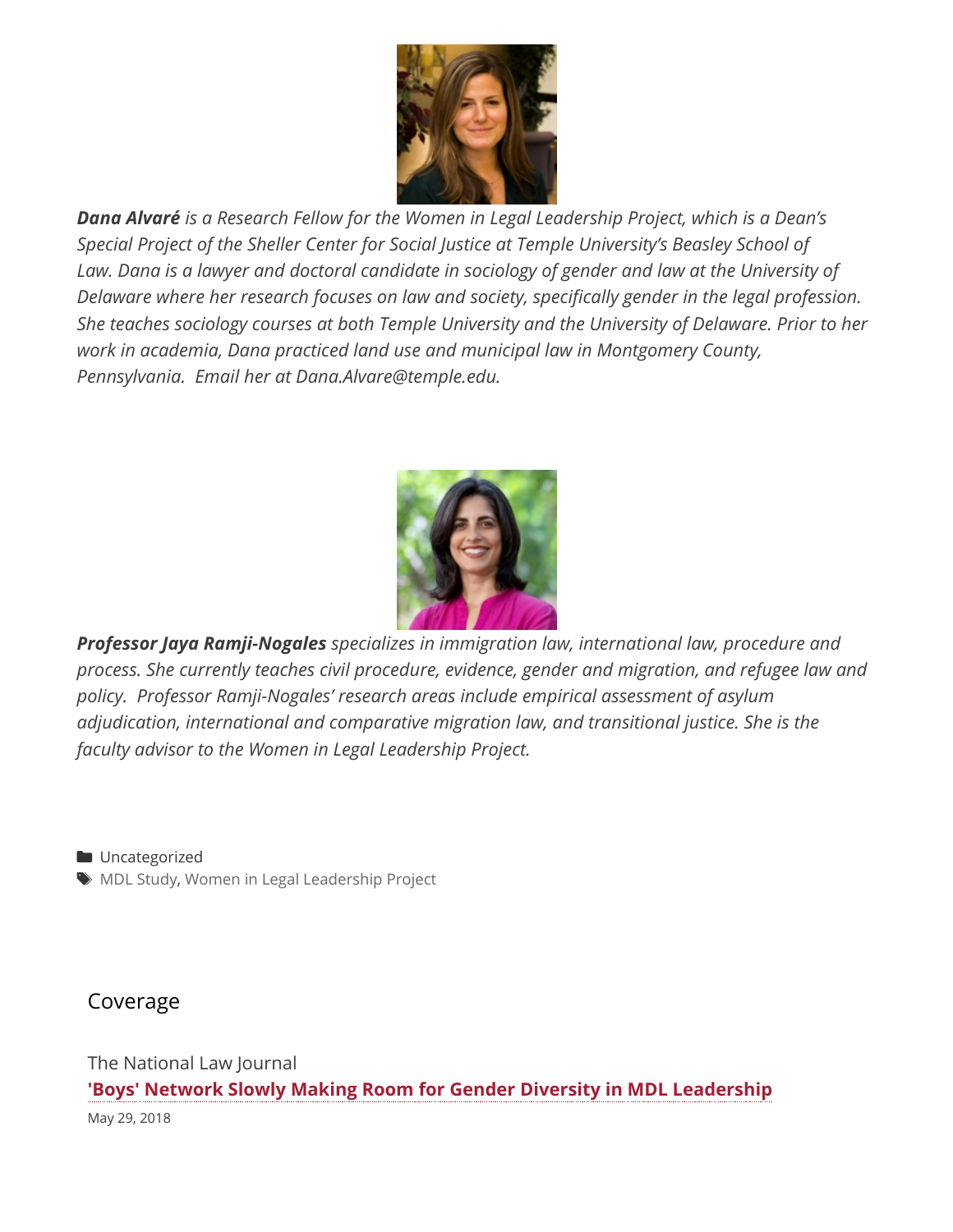#### Bloomberg Law

#### **Women See No Gains as Plaintiffs-Side Complex Case Leaders**

May 21, 2018

#### Above the Law

#### **[Calling Out The Boys' Club](http://abovethelaw.com/2017/04/calling-out-the-boys-club/)**

April 11, 2017

#### Law360

#### **[Female Lawyers Are Still Struggling To Land Lead MDL Roles](https://www.law360.com/articles/899783/female-lawyers-are-still-struggling-to-land-lead-mdl-roles)**

March 17, 2017

#### ABA Journal

## **[Female First-Chairs: Firm's founders chip away at male litigation domination](http://www.abajournal.com/magazine/article/female_first_chairs)**

March 1, 2017

ABA Perspectives

#### **[The Commission Reports and Judges Listen](https://www.americanbar.org/publications/perspectives/2017/winter/the_commission_reports_and_judges_listen.html)**

Vol 25 No 1 (Winter 2017)

#### Bloomberg Law

#### **More Women Plaintiff Lawyers Becoming Complex Litigation Leaders**

January 16, 2017

# The Legal Intelligencer **[In 'Extremely Rare' Move, Two Women Appointed to Lead Antitrust MDL](http://www.thelegalintelligencer.com/id=1202773459170/In-Extremely-Rare-Move-Two-Women-Appointed-to-Lead-Antitrust-MDL?mcode=0&curindex=0&curpage=2&slreturn=20170222095526)** November 30, 2016

The Legal Intelligencer **[MDL Gender Issues Coming Under Scrutiny](http://www.thelegalintelligencer.com/id=1202753459978/MDL-Gender-Issues-Coming-Under-Scrutiny)**

March 28, 2016

### *Stephen and Sandra Sheller Center for Social Justice*

*1719 North Broad Street, Room 411 Philadelphia, PA 19122*

> *(215) 204-8800 [shellercenter@temple.edu](mailto:shellercenter@temple.edu)*